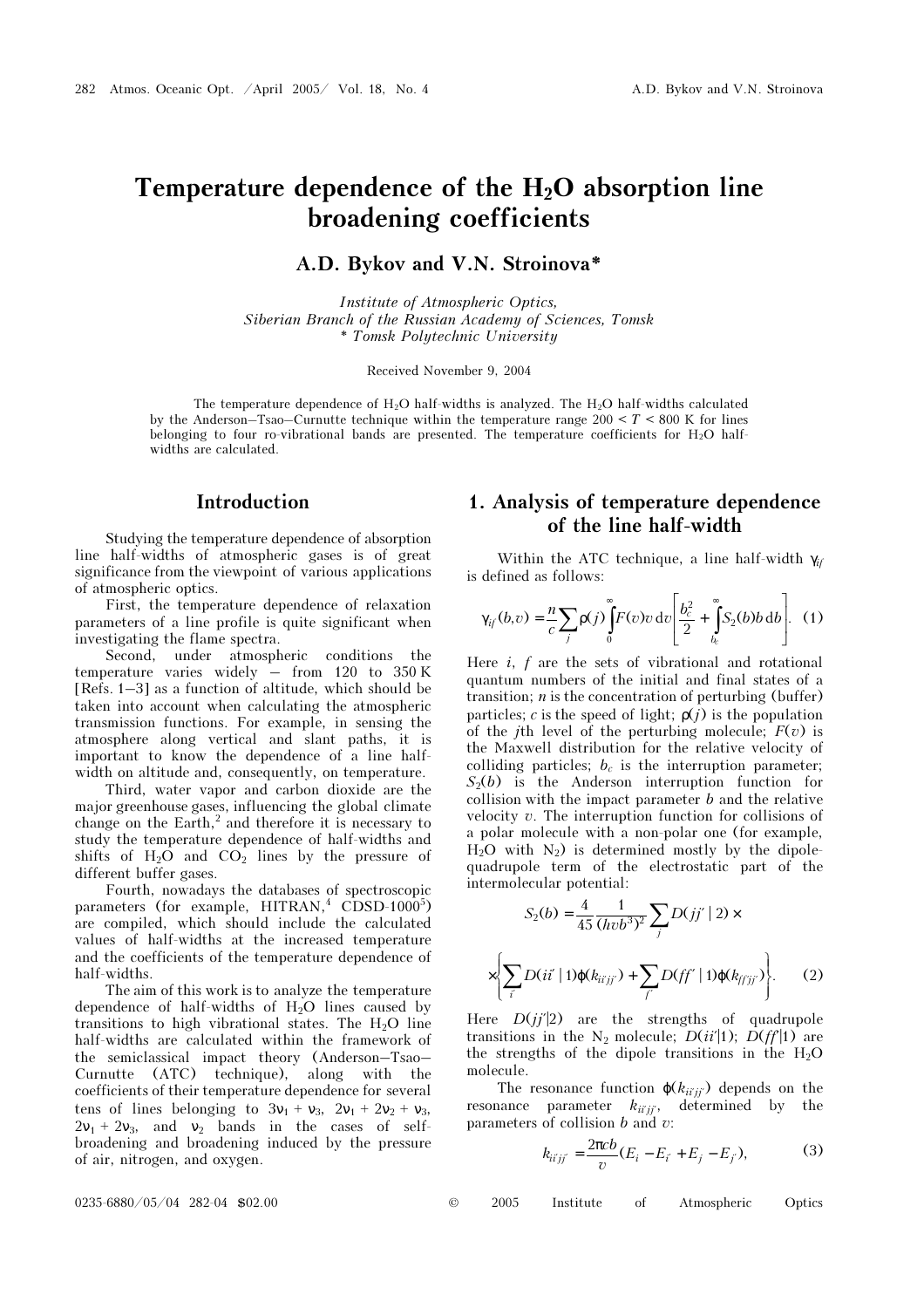where  $E_i - E_{i'}$ ,  $E_j - E_{j'}$  are the differences between energy levels of virtual transitions in the absorbing and perturbing molecules.

The temperature dependence of  $\gamma_{if}$  in Eqs. (1)–(3) is a complex function, which is difficult to be written in the explicit form. Actually, the impact parameter  $b_0$ , determined from the solution of the interruption equation, is an implicit, slowly varying function of temperature. The resonance function contributes differently to the half-width at different temperatures because of the implicit dependence of the resonance parameter on temperature. It is also important to take into account the explicit temperature dependence of the half-width (1). It becomes necessary to perform the general analysis of the temperature dependence of  $\gamma_{if}$ . The concentration of buffer particles *n*, mean relative velocity  $v$ , and population of the *j*th level  $\rho(j)$  explicitly depend on temperature T:

$$
n = \frac{n_0}{T}; v = \sqrt{\frac{8kT}{\pi m}};
$$
  
\n
$$
\rho(j) = \frac{(2j+1)l}{\rho_0} \exp\left(\frac{-E_j}{kT}\right),
$$
\n(4)

where  $k$  is the Boltzmann constant;  $m$  is the reduced mass of colliding particles;  $E_i$  is the energy of the *j*th level of the perturbing molecule;  $(2j + 1)l$  is the partition function;  $\rho_0 = \sum \exp \{-E_j / kT\}.$  $\rho_0 = \sum_j \exp\{-E_j / kT\}$ . Besides

the explicit temperature dependence of the halfwidth  $(1)$ , there is implicit dependence. Introduce a slowly varying functions of temperature  $A(T)$  and  $B(T)$ , describing the implicit temperature dependence of  $\text{Re}S_2(b)$  [Eq. (2)]:

$$
A(T) = \alpha \sum_{j} \rho(j) b_0^2(j, T);
$$
  
\n
$$
B(T) = \beta \sum_{j} \rho(j) b_0^{-4}(j, T) \sum_{j'} D(jj' | 2) \times
$$
  
\n
$$
\times \left\{ \sum_{i'} D(ii' | 1) \varphi \left( \frac{2\pi c b(j, T) \omega_{ii'ff'}}{v} \right) + (i \to f) \right\}.
$$
 (5)

Here  $\alpha$  and  $\beta$  are constants, including the molecular constants and independent of temperature; D is the generalized line strength;  $\varphi$  is the real part of the resonance function for the case of dipole-quadrupole interaction;  $A(T)$ ,  $B(T) > 0$ . Separating the explicit temperature dependence of the half-width from Eq. (1) and taking into account Eq. (4), we can write:

$$
\gamma_{if}(T) = \frac{A(T)}{T^{1/2}} + \frac{B(T)}{T^{3/2}}.\tag{6}
$$

In Ref. 6, the power-law approximation of the temperature dependence of the half-width was proposed:

$$
\gamma(T) = \gamma(T_0) (T_0/T)^N, \qquad (7)
$$

where  $T_0 = 300$  K; N is the coefficient of temperature dependence of the half-width. If the coefficient  $N$  is determined for some line in the temperature range  $(T + \Delta T)$  experimentally or by calculation, then Eq. (7) allows the half-width  $\gamma(T_1)$  to be reconstructed beyond the range  $(T + \Delta T)$ . In Ref. 7, it was proposed to use the exponential approximation of the temperature dependence of the half-width in place of the ordinary power-law approximation (7).

The resonance conditions  $k_{ii'jj'}$ ,  $k_{ff'jj'} = 0$  for the most populated levels of the absorbing molecule exert a significant influence on the line half-width. At the exact resonance,  $k = 0$ ,  $\varphi = 1$ , and the line half-width has the maximum value. Under conditions of exact resonance, the impact parameter depends on temperature as  $T^{-1/6}$ , and  $\gamma_{ij} \approx T^{-1/6}$ . Another limiting case is associated with the absence of resonance, when the impact parameter is independent of temperature and  $\gamma_{ij} \approx T^{-1/2}$ . In the intermediate cases, when  $k_{ii'jj'}$ ,  $k_{ffjj'} > 0$ , the temperature dependence of the line half-width is determined by two-term equations (5)– (6). The analysis shows that the line half-width decreases gradually with temperature.

#### 2. Results and discussion

In this work, we have calculated the temperature dependence of the half-width of  $H_2O$  lines belonging to the  $v_2$  band under conditions of self-broadening. Figure 1 shows the calculated results in comparison with the experimental data.<sup>8</sup> It can be seen from Fig. 1 that the calculated line half-widths well agree with the experimental ones accurate to the experimental uncertainty for the temperature  $250 < T < 600$  K.



Fig. 1. Temperature dependence of half-widths for lines belonging to the  $v_2$  band of  $H_2O$  in the case of selfbroadening: experimental<sup>8</sup>  $7_{70}-8_{81}$  ( $\times$ ) and  $8_{63}-9_{72}$  ( $\times$ );  $calculation$  (—).

At  $T \leq 250$  K the calculated half-widths appear to be underestimated as compared to the experimental ones, while at  $T > 600$  K they are, on the contrary, overestimated. It has been found that the increase of temperature from 250 to 600 K leads to the narrowing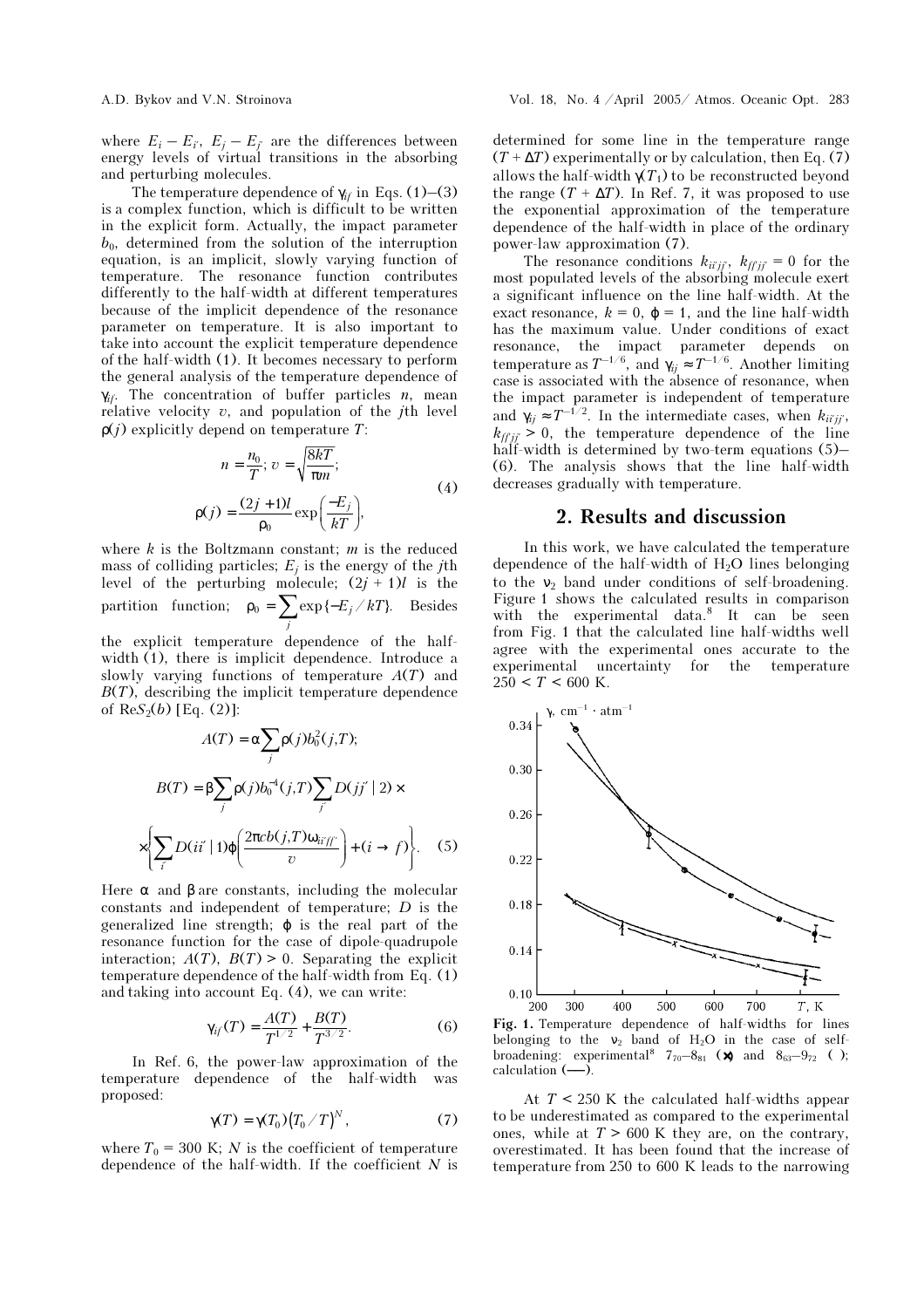of the  $7_{70}-8_{81}$  line by 10% and  $8_{63}-9_{72}$  line by 25%. The calculated value of the coefficient  $N$  in the temperature dependence of the line half-width (7) was found to be 0.41 for the  $8<sub>63</sub>-9<sub>72</sub>$  line and 0.37 for the  $7_{70}-8_{81}$  line in the temperature range  $250 < T < 600$  K. It should be noted that the values of N differ for different lines of the  $v_2$  band and do not coincide with the recommended value  $N = 0.59$ [Ref. 6].

The calculated  $H_2O$  line half-widths in the case of air pressure induced broadening for some lines of the  $3v_1 + v_3$ ,  $2v_1 + 2v_2 + v_3$ , and  $2v_1 + 2v_3$  bands are tabulated below along with the coefficients of the temperature dependence N.

Coefficients  $N_{\text{exp}}$  (experiment<sup>9,10</sup>) and  $N_{\text{calc}}$  (this work) of temperature dependence of  $H_2O$  line half-widths

| $J K_a K_c \rightarrow J' K'_a K'_c$ | $N_{\rm exp}$            | $N_{\rm calc}$ |
|--------------------------------------|--------------------------|----------------|
|                                      | $3v_1 + v_3$ band        |                |
| $5_{32} - 4_{31}$                    | 0.64                     | 0.68           |
| $5_{23} - 4_{22}$                    | 0.79                     | 0.72           |
| $5_{14} - 4_{13}$                    | 0.75                     | 0.69           |
| $5_{24} - 4_{23}$                    | 0.63                     | 0.57           |
| $5_{05} - 4_{04}$                    | 0.69                     | 0.58           |
| $4_{13} - 3_{12}$                    | 0.71                     | 0.70           |
| $423 - 322$                          | 0.74                     | 0.63           |
| $4_{14} - 3_{13}$                    | 0.79                     | 0.74           |
| $3_{21}-2_{20}$                      | 0.68                     | 0.67           |
| $3_{12} - 3_{11}$                    | 0.76                     | 0.68           |
| $6_{16} - 5_{15}$                    | 0.72                     | 0.58           |
|                                      | $2v_1 + 2v_2 + v_3$ band |                |
| $2_{21} - 2_{20}$                    | 0.77                     | 0.72           |
| $5_{41} - 5_{42}$                    | 0.52                     | 0.55           |
| $3_{03} - 4_{04}$                    | 0.62                     | 0.63           |
| $4_{14} - 3_{31}$                    | 0.70                     | 0.68           |
| $4_{14} - 5_{15}$                    | 0.61                     | 0.63           |
| $5_{05} - 6_{06}$                    | 0.53                     | 0.60           |
| $2_{12} - 3_{31}$                    | 0.80                     | 0.77           |
|                                      | $2v_1 + 2v_3$ band       |                |
| $5_{14} - 6_{15}$                    | 0.59                     | 0.56           |
| $4_{04} - 3_{13}$                    | 0.75                     | 0.74           |
| $5_{14} - 4_{23}$                    | 0.61                     | 0.65           |

It can be seen from the Table that the calculated and experimental<sup>9,10</sup> values of N are in a good agreement. The coefficient  $N_{\rm exp}$  varies from 0.52 to 0.79, and the line half-width can decrease with temperature by 30% for the lines of the  $3v_1 + v_3$  band. In Refs. 9 and 10 it was found that lines with low values of the rotational quantum number have small coefficients N. Figure 2 shows the calculated temperature dependence of half-widths of four lines belonging to the  $3v_1 + v_3$  band in the case of air broadening. The coefficients  $N$  for these lines are given in the Table. Under the self-broadening conditions, the temperature dependence is stronger, and the coefficient N varies from 0.35 to 1.06. References 9 and 10 present the equations, whose coefficients are determined from fitting of the coefficients  $N$  to the experimental half-width values. The equations establish the relation between the half-width and coefficient of temperature dependence in the cases of self-broadening  $(N_1)$  and air broadening  $(N_2)$ :

$$
N_1 = 3.24\gamma_{\text{H}_2\text{O}} - 0.68,
$$
  
\n
$$
N_2 = 9.31\gamma_{\text{air}} - 0.15.
$$
 (8)



Fig. 2. Temperature dependence of line half-widths of the H<sub>2</sub>O  $3v_1 + v_3$  band in the case of air broadening:  $5_{23} - 4_{22}$ line (1),  $3_{21} - 2_{20}$  line (2),  $4_{13} - 3_{12}$  line (3); and  $6_{16} - 5_{15}$ line  $(4)$ .

References  $11-13$  present  $H_2O$  and  $CO_2$  line half-widths calculated at different temperatures by the Robert–Bonamy method in comparison with experimental data. The calculated coefficient of the temperature dependence is also in a good agreement with experimental  $N$  in the temperature range 160<  $T < 600$  K. In this work and in Ref. 13, it has been found that at higher and lower temperatures both the ATC technique and the Robert–Bonamy method lead to large errors in the calculation of halfwidths of  $H_2O$  and  $CO_2$  lines with high values of the rotational quantum numbers and the power approximation (7) poorly reconstructs the line halfwidths. At  $T < 160$  K the calculated results are underestimated as compared with the experimental data, while at  $T > 600$  K they are, on the contrary, overestimated.

#### **Conclusions**

In this paper, we have calculated the half-widths for lines of the H<sub>2</sub>O  $v_2$ ,  $3v_1 + v_3$ ,  $2v_1 + 2v_2 + v_3$ , and  $2v_1 + 2v_3$  bands in the cases of self-broadening and broadening induced by pressure of air and nitrogen. The half-width calculated by the ATC technique have been compared with the experimental data. This comparison and the analysis of calculations by the Robert–Bonamy method have shown that the power approximation of the temperature dependence of the half-width allows correct reconstruction of this temperature dependence in the range  $200 \le T \le 600$  K